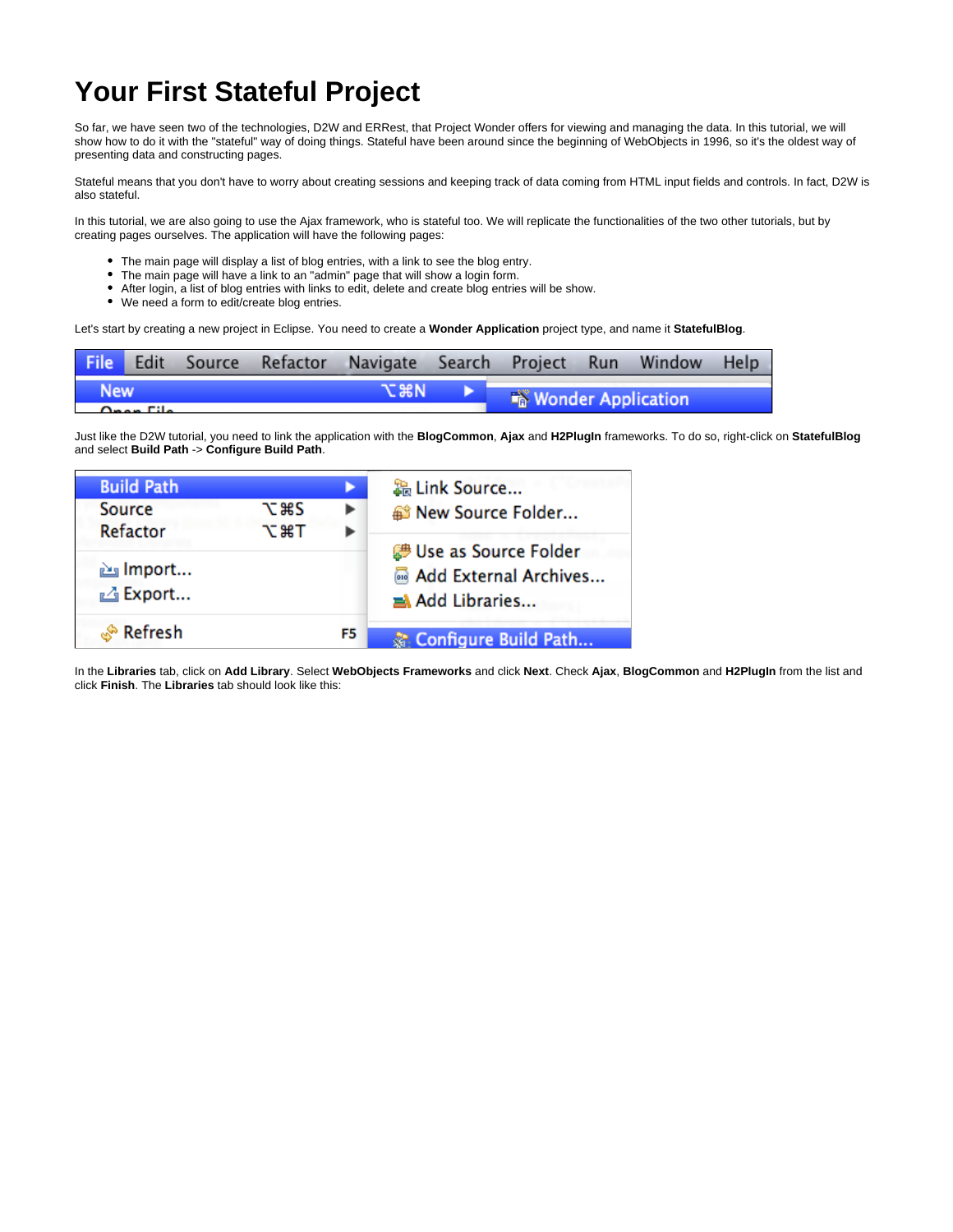

We are ready to code! Open the **Components** folder of the project, and open **Main WO**. In the **Related** view (bottom-right), you see that all related files of the component are listed, and we need to open the Java code associated with the component. To do so, in the **Related** view, double-click on **Main.java** to open the Java class into an editor.

In **Main.java**, we need some Java code to get the list of blog entries so that we can show that list into the component. The following code will do what we need: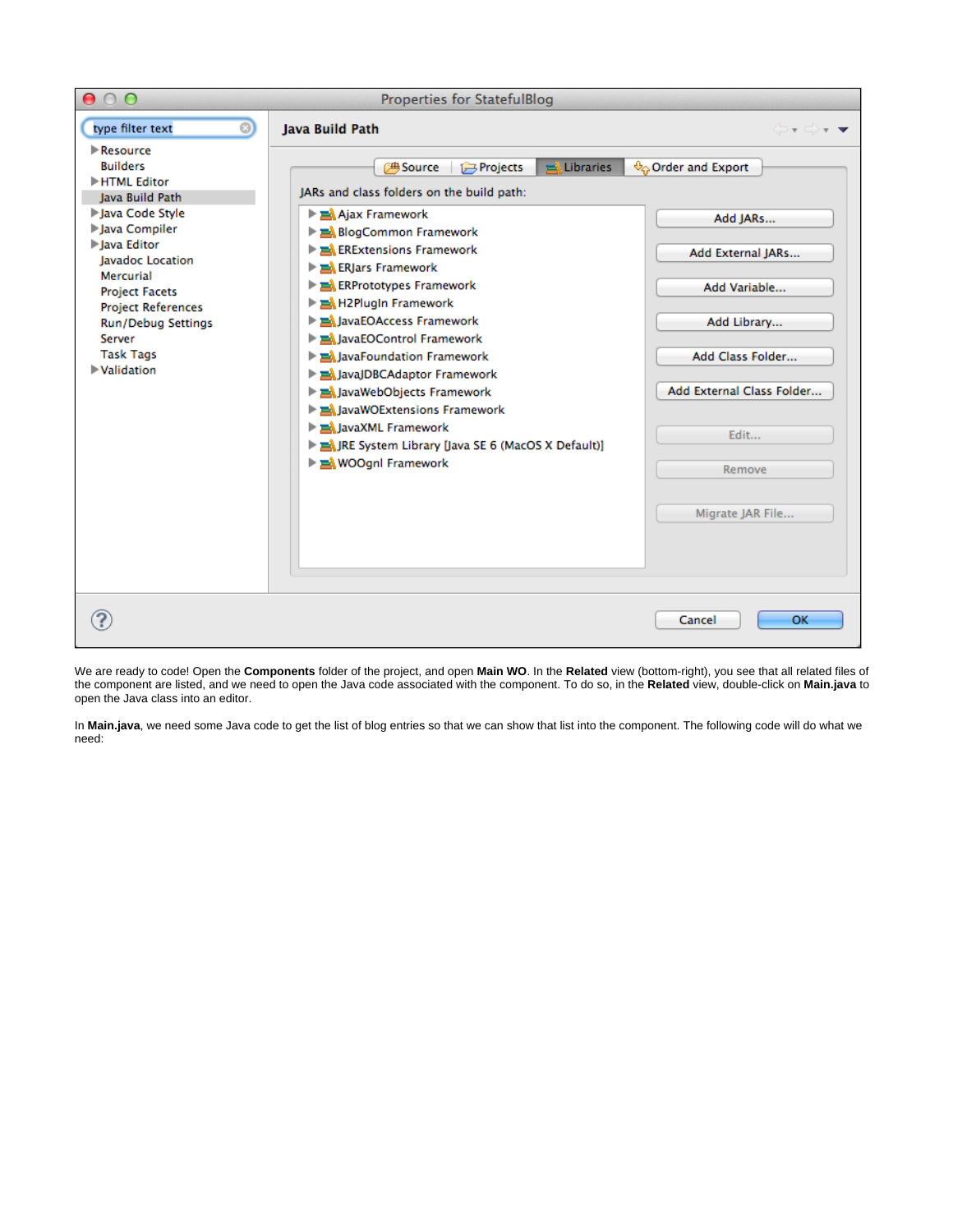```
import your.app.model.BlogEntry;
import com.webobjects.appserver.WOContext;
import com.webobjects.eoaccess.EODatabaseDataSource;
import com.webobjects.eocontrol.EOEditingContext;
import er.extensions.batching.ERXBatchingDisplayGroup;
import er.extensions.components.ERXComponent;
import er.extensions.eof.ERXEC;
public class Main extends ERXComponent {
  private EOEditingContext _ec;
  private BlogEntry _blogEntryItem;
  public Main(WOContext context) {
     super(context);
     EODatabaseDataSource dataSource = new EODatabaseDataSource(editingContext(), BlogEntry.ENTITY_NAME);
    ERXBatchingDisplayGroup<BlogEntry> dg = new ERXBatchingDisplayGroup<BlogEntry>();
    dg.setNumberOfObjectsPerBatch(20);
    dg.setDataSource(dataSource);
   dg.setObjectArray(BlogEntry.fetchAllBlogEntries(editingContext(), BlogEntry.LAST_MODIFIED.descs()));
  }
  private EOEditingContext editingContext() {
    if (_ec == null) {
     _ec = ERXEC.newEditingContext();
 }
     return _ec;
  }
  public void setBlogEntryItem(BlogEntry blogEntryItem) {
    this._blogEntryItem = blogEntryItem;
  }
  public BlogEntry blogEntryItem() {
   return this. blogEntryItem;
   }
}
```
[ERXBatchingDisplayGroup](http://jenkins.wocommunity.org/job/Wonder/lastSuccessfulBuild/javadoc/er/extensions/appserver/ERXDisplayGroup.html) is a subclass of WODisplayGroup, a utility that adds multiple actions and logic to a list of objects. One of the best features of ERXBatchingDisplayGroup is that it does real batching (if the RDBMS that you use supports it), so that means that if we specify a batch of 20 objects (dg. setNumberOfObjectsPerBatch(20)), it will fetch only the first 20 objects from the database, and if you switch to the next batch, the display group will go to the database to get the next 20 objects. ERXBatchingDisplayGroup is useful if you know that your list will contains hundred of objects.

Let's edit the component. Open **Main.wo** and edit the content in the top panel to be: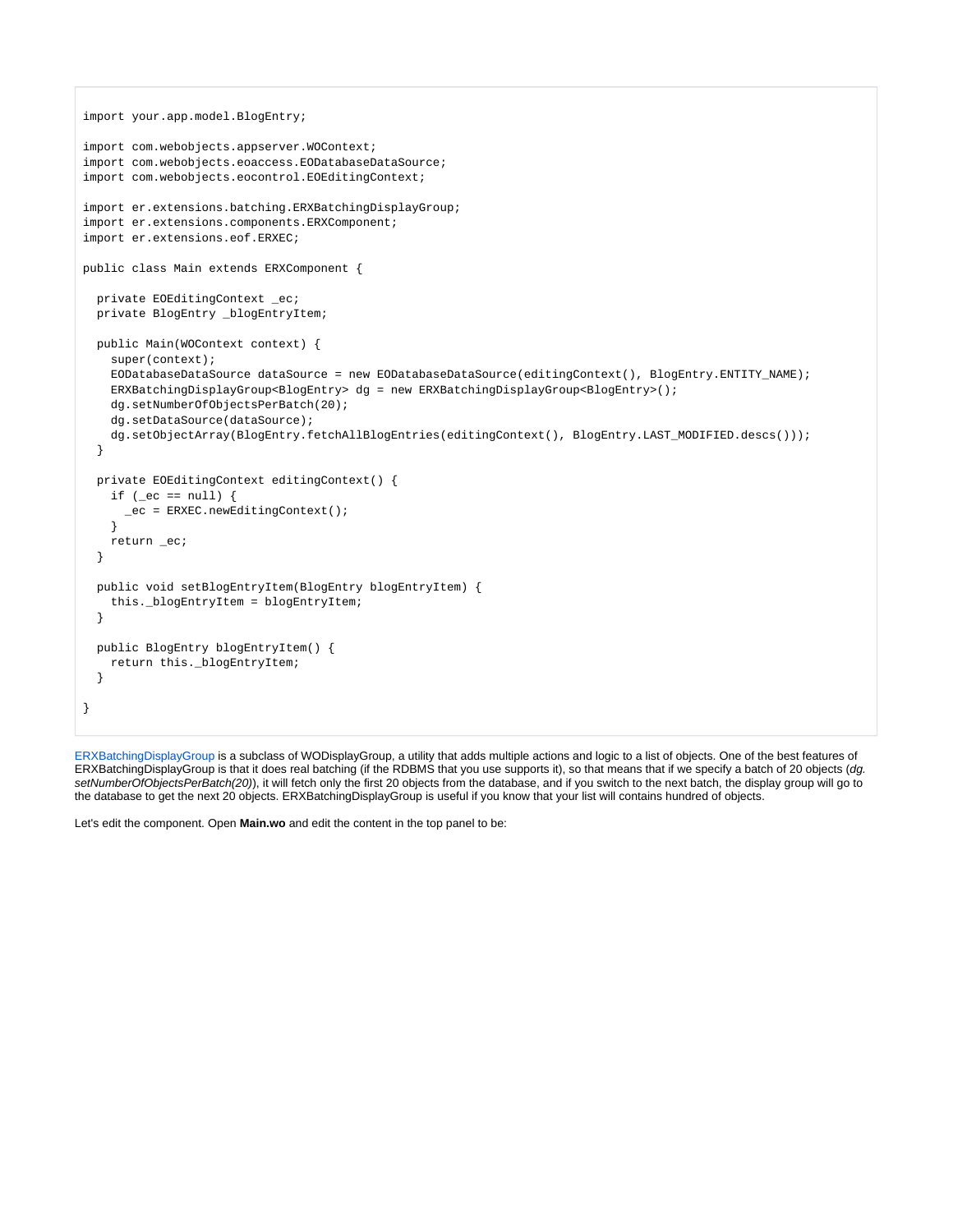```
<!DOCTYPE html PUBLIC "-//W3C//DTD XHTML 1.0 Transitional//EN" "http://www.w3.org/TR/xhtml1/DTD/xhtml1-
transitional.dtd">
<html xmlns="http://www.w3.org/1999/xhtml" xml:lang="en" lang="en">
  <head>
     <meta http-equiv="Content-Type" content="text/html; charset=utf-8" />
     <title>untitled</title>
  </head>
   <body>
     <h1>Our super blog</h1>
     <wo:if condition="$displayGroup.hasMultipleBatches">
       <div>
         <wo:link action="$displayGroup.displayPreviousBatch">Previous</wo:link>
         | Batch
         <wo:str value="$displayGroup.currentBatchIndex" />
         of
         <wo:str value="$displayGroup.batchCount" />
 |
         <wo:link action="$displayGroup.displayNextBatch">Next</wo:link>
       </div>
    \langle/wo:if>
     <wo:loop list="$displayGroup.displayedObjects" item="$blogEntryItem">
       <p><wo:str value="$blogEntryItem.title" /></p>
       <p><wo:str value="$blogEntryItem.content" escapeHTML="false" /></p>
       <p>Created by
        <wo:str value="$blogEntryItem.author.fullName" />
        on
         <wo:str value="$blogEntryItem.creationDate" />
     \langle/p>
      <hr /> \, </wo:loop>
  </body>
</html>
```
The condition displayGroup.hasMultipleBatches checks if we have more than 20 objects. If that's true, we will show a HTML div with links to navigate between batches. After that condition, we loop over the displayedObjects (the current batch of objects) and we use WOString elements to display details about each blog entry.

You can run the application to check if everything is working. If everything is ok, terminate the app.

The next steps is to build the administration part of the application. The first thing we need to do is to add a variable and two methods in **Session.java** that will store the logged user. Open **Session.java** and add the following code:

```
private Author _loggedAuthor;
        public Session() {
          this._loggedAuthor = null;
        }
        public Author loggedAuthor() {
          return this._loggedAuthor;
 }
        public void setAuthor(Author loggedAuthor) {
          this._loggedAuthor = loggedAuthor;
 }
```
Save the file. Now open Author.java and add the following method:

```
public static Author validateLogin(EOEditingContext editingContext, String _emailAddress) {
    Author user = Author.fetchAuthor(ERXEC.newEditingContext(), Author.EMAIL.eq(_emailAddress));
     return user;
}
```
Next: we need to add a component to present the login form to the user. Right-click on the **Components** folder in the project, and select **New** -> **WOComp onent**. Change the name of the component to be **AdminMainPage** and change the superclass to **er.extensions.components.ERXComponent**.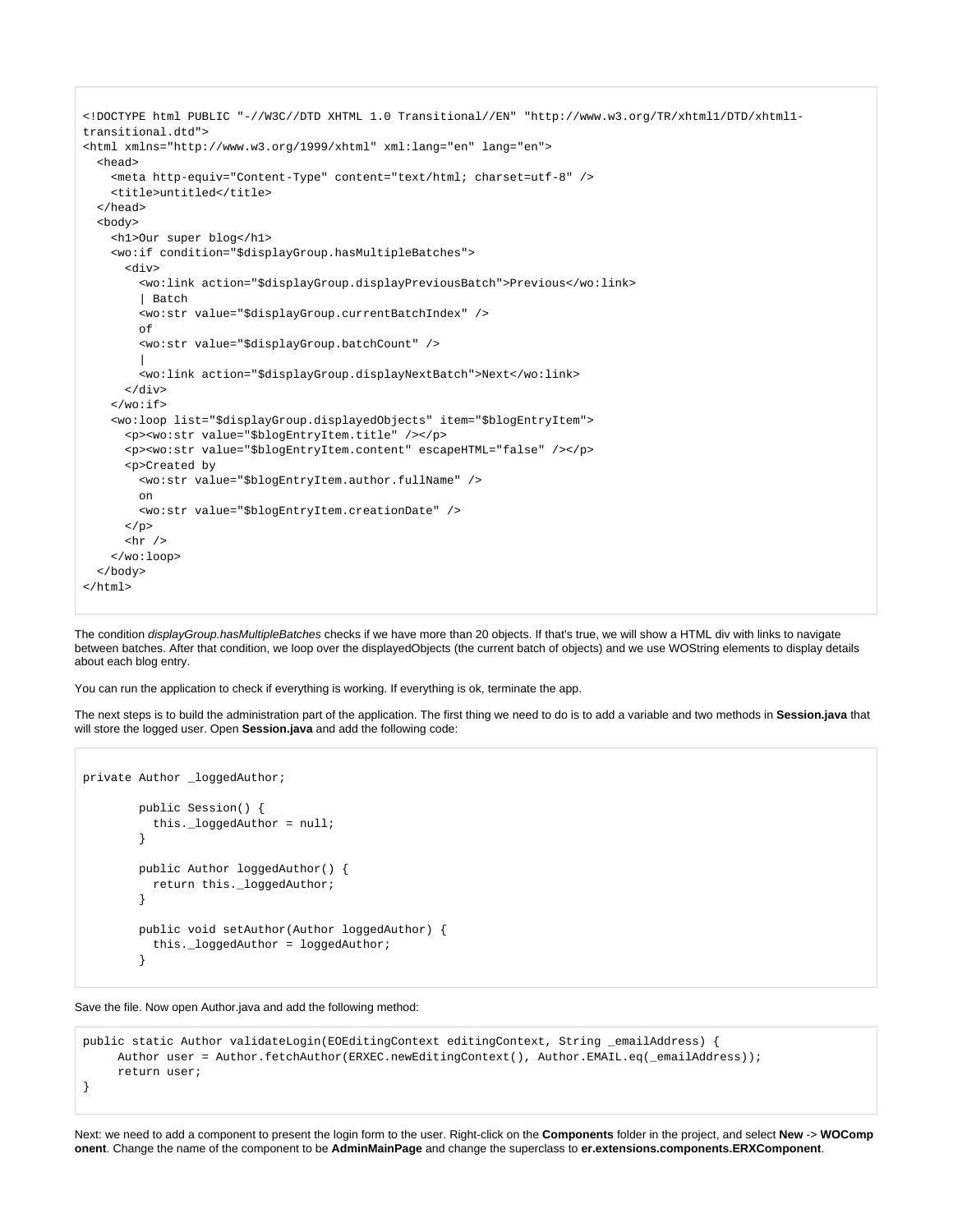## After the component have been created, open **AdminMainPage.java** and override the content of the class with the following code:

```
package your.app.components;
import your.app.Session;
import your.app.model.Author;
import your.app.model.BlogEntry;
import com.webobjects.appserver.WOActionResults;
import com.webobjects.appserver.WOContext;
import com.webobjects.eoaccess.EODatabaseDataSource;
import com.webobjects.eocontrol.EOEditingContext;
import er.extensions.batching.ERXBatchingDisplayGroup;
import er.extensions.components.ERXComponent;
import er.extensions.eof.ERXEC;
public class AdminMainPage extends ERXComponent {
   private ERXBatchingDisplayGroup<BlogEntry> _dg;
  public AdminMainPage(WOContext context) {
     super(context);
     EODatabaseDataSource dataSource = new EODatabaseDataSource(editingContext(), BlogEntry.ENTITY_NAME);
     _dg = new ERXBatchingDisplayGroup<BlogEntry>();
     _dg.setNumberOfObjectsPerBatch(20);
     _dg.setDataSource(dataSource);
     _dg.setObjectArray(BlogEntry.fetchBlogEntries(editingContext(), BlogEntry.AUTHOR.eq(session().
loggedAuthor()), BlogEntry.LAST_MODIFIED.descs()));
   }
   public ERXBatchingDisplayGroup<BlogEntry> displayGroup() {
     return this._dg;
   }
   private String _emailAddress;
   public String emailAddress() {
     return this._emailAddress;
   }
   public void setEmailAddress(String emailAddress) {
     this._emailAddress = emailAddress;
   }
   private BlogEntry _blogEntryItem;
   public void setBlogEntryItem(BlogEntry blogEntryItem) {
     this._blogEntryItem = blogEntryItem;
   }
   public BlogEntry blogEntryItem() {
    return this._blogEntryItem;
   }
   @Override
   public Session session() {
     return ((Session)super.session());
 }
   public boolean isLogged() {
    return ((session()).loggedAuthor() == null) ? false: true;
   }
   private EOEditingContext _ec;
   public EOEditingContext editingContext() {
   if (_ec == null) {
       _ec = ERXEC.newEditingContext();
```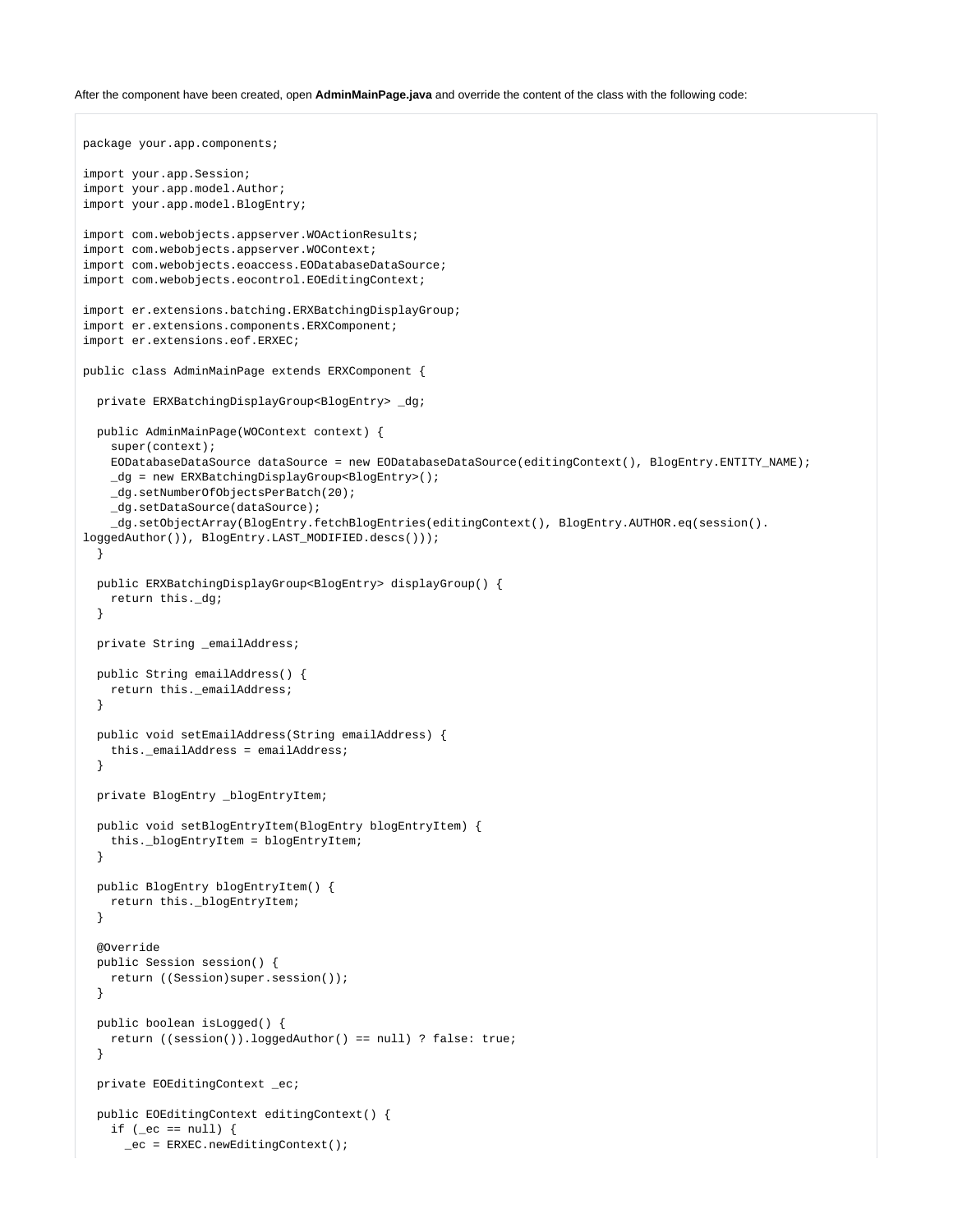```
 }
    return _ec;
  }
  private String _errorMessage = null;
  public String errorMessage() {
    return this._errorMessage;
  }
  public WOActionResults login() {
   Author loggedAuthor = Author.validateLogin(editingContext(), _emailAddress);
    if (loggedAuthor != null) {
     session().setAuthor(loggedAuthor);
     } else {
      _errorMessage = "Invalid email address";
     }
    return null;
  }
}
```
You will notice that we are using a ERXBatchingDisplayGroup again. But this time, when we call \_dg.setObjectArray, we set the array of objects so that only the blog entries created by the logged author are displayed.

Open AdminMainPage.wo and override all the content between the <body> tag to be: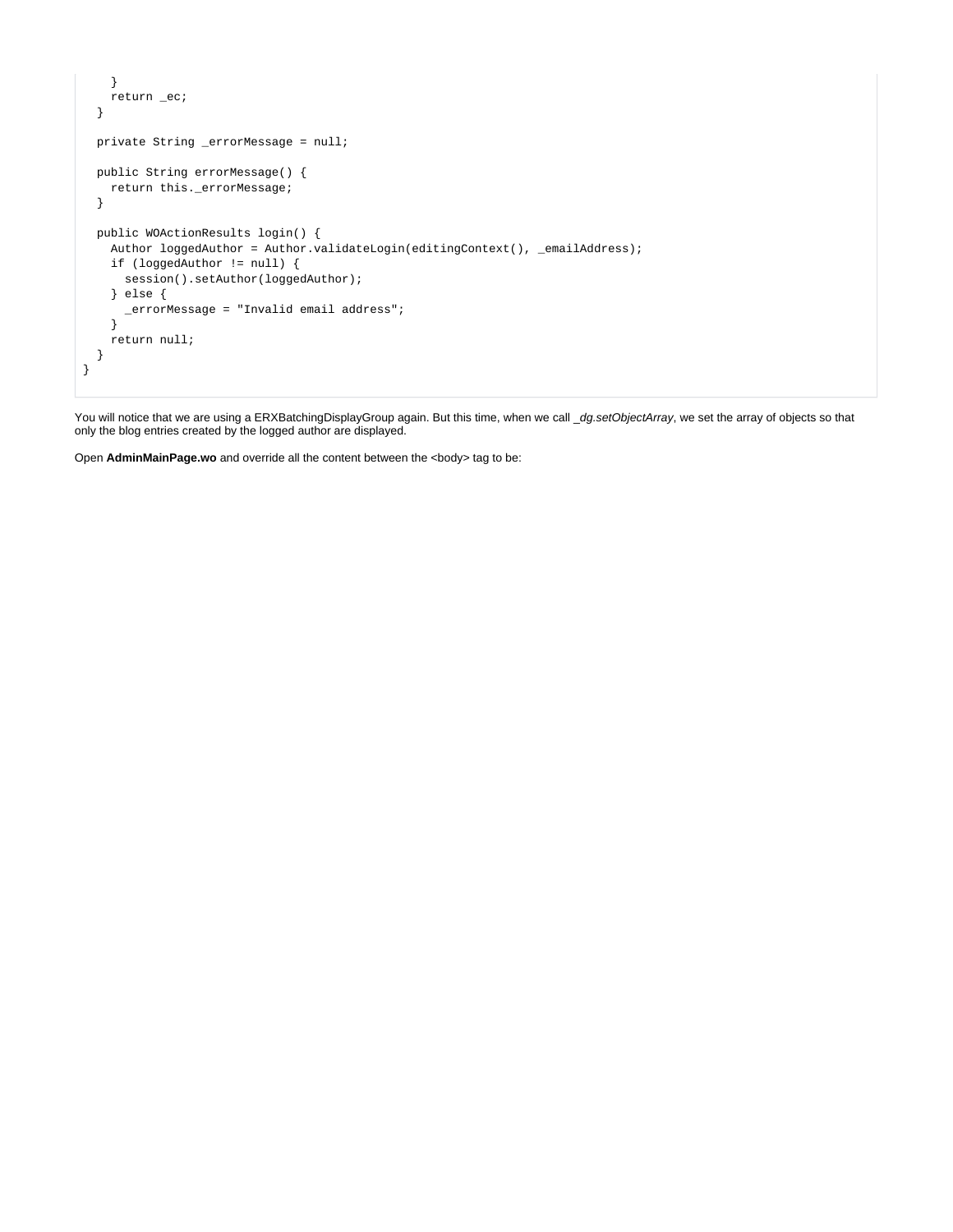```
<wo:AjaxUpdateContainer id="main">
       <wo:if condition="$isLogged">
         <wo:if condition="$displayGroup.hasMultipleBatches">
           <div>
             <wo:link action="$displayGroup.displayPreviousBatch">Previous</wo:link>
             | Batch
             <wo:str value="$displayGroup.currentBatchIndex" />
             of
             <wo:str value="$displayGroup.batchCount" />
 |
             <wo:link action="$displayGroup.displayNextBatch">Next</wo:link>
           </div>
        \langle/wo:if>
         <table>
           <tr>
             <th><wo:WOSortOrder displayGroup="$displayGroup" key="title" /> Title</th>
             <th>Author</th>
             <th><wo:WOSortOrder displayGroup="$displayGroup" key="creationDate" /> Created on</th>
             <th><wo:WOSortOrder displayGroup="$displayGroup" key="lastModified" /> Last modified</th>
          \langle/tr>
           <wo:loop list="$displayGroup.displayedObjects" item="$blogEntryItem">
             <tr>
              <sub>td</sub></sub>
                 <wo:str value="$blogEntryItem.title" />
              </td>
               <td> <wo:str value="$blogEntryItem.author.fullName" /> </td>
               <td> <wo:str value="$blogEntryItem.creationDate" dateformat="%Y/%m/%d" /> </td>
               <td> <wo:str value="$blogEntryItem.lastModified" dateformat="%Y/%m/%d" /> </td>
            \langle/tr>
           </wo:loop>
         </table>
      \langle/wo:if>
       <wo:else>
         <wo:if condition="$errorMessage">
           <span style="text-color: red;">Error: <wo:str value="$errorMessage" /></span>
        \epsilon/wo:if>
         <wo:form>
           <div>
             <label>Email address:</label>
             <wo:textField value="$emailAddress" />
           </div>
           <div><wo:AjaxSubmitButton updateContainerID="main" action="$login" value="Login" /></div>
         </wo:form>
       </wo:else>
     </wo:AjaxUpdateContainer>
```
Last step: we need a link to the admin page. Open **Main.wo** and just before the </body> tag, add the following:

<wo:link pageName="AdminMainPage">Admin</wo:link>

Save everything, run the app and try to login. If login is not successful, you will get an error message. If login is valid, you will see the blog entries that you created.

For the last part of this tutorial, we are going to add a link on each blog entry in the list that will bring us to a edit page where we can modify a blog entry. We are also going to add a link to create a new blog entry.

Create a new component, and name it **EditBlogEntry**. Open **EditBlogEntry.java** and override the code with: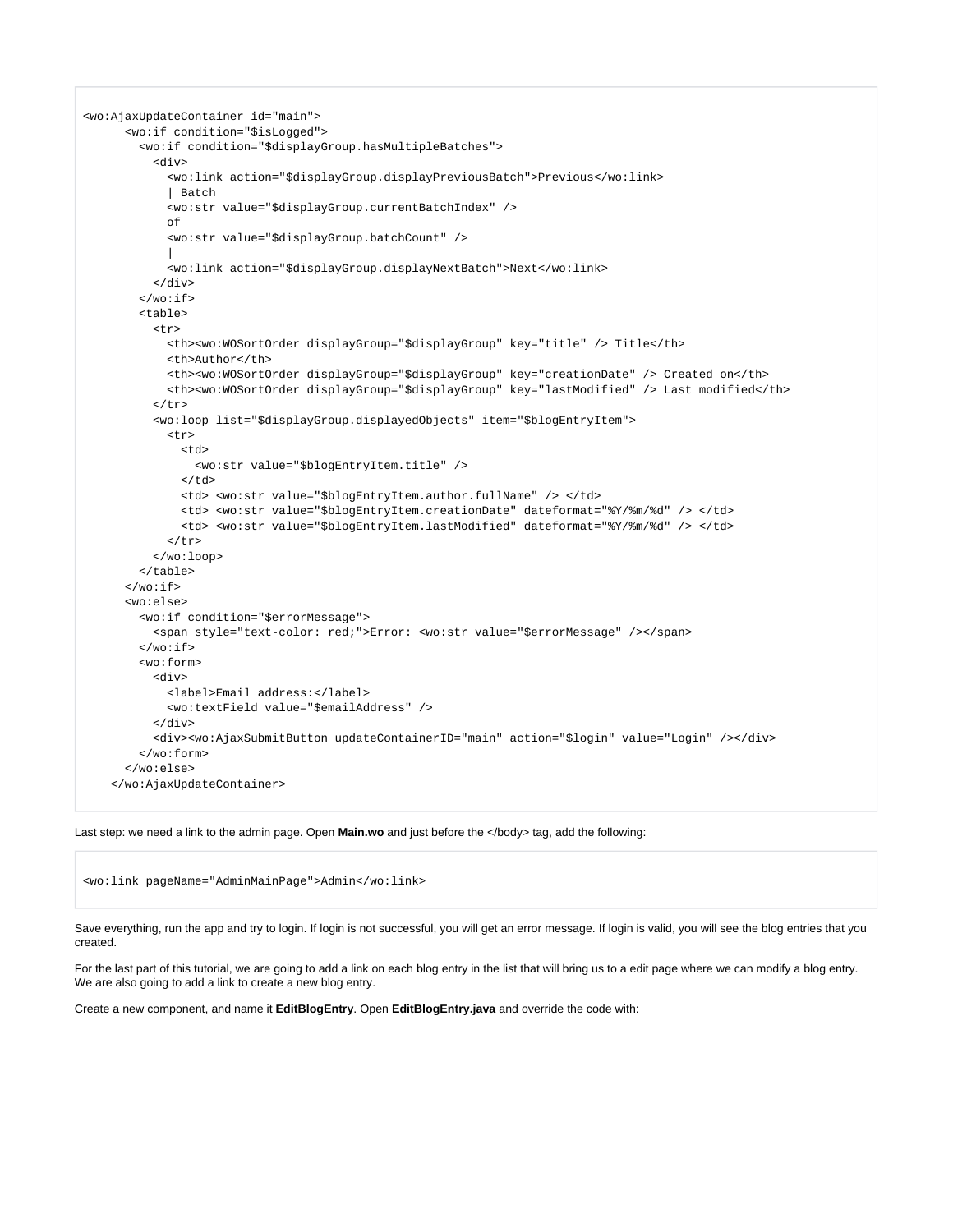```
package your.app.components;
import your.app.Session;
import your.app.model.Author;
import your.app.model.BlogEntry;
import com.webobjects.appserver.WOActionResults;
import com.webobjects.appserver.WOContext;
import com.webobjects.eocontrol.EOEditingContext;
import er.extensions.components.ERXComponent;
import er.extensions.eof.ERXEC;
import er.extensions.eof.ERXEOControlUtilities;
public class EditBlogEntry extends ERXComponent {
  public EditBlogEntry(WOContext context) {
    super(context);
   }
  private BlogEntry _blogEntry;
  public BlogEntry blogEntry() {
   return this. blogEntry;
  }
  public void setBlogEntry(BlogEntry blogEntry) {
    if (blogEntry == null) {
      this._blogEntry = ERXEOControlUtilities.createAndInsertObject(editingContext(), BlogEntry.class);
       Author localUser = ERXEOControlUtilities.localInstanceOfObject(editingContext(), session().
loggedAuthor());
       this._blogEntry.setAuthorRelationship(localUser);
     } else {
      this._blogEntry = ERXEOControlUtilities.localInstanceOfObject(editingContext(), blogEntry);
 }
  }
  private EOEditingContext _ec;
  public EOEditingContext editingContext() {
   if (ec == null) {
      _ec = ERXEC.newEditingContext();
     }
    return _ec;
  }
  @Override
  public Session session() {
    return ((Session)super.session());
  }
  public WOActionResults save() {
   editingContext().saveChanges();
    return pageWithName(AdminMainPage.class);
  }
}
```
Open **EditBlogEntry.wo** and between the <body> tag, add the following: